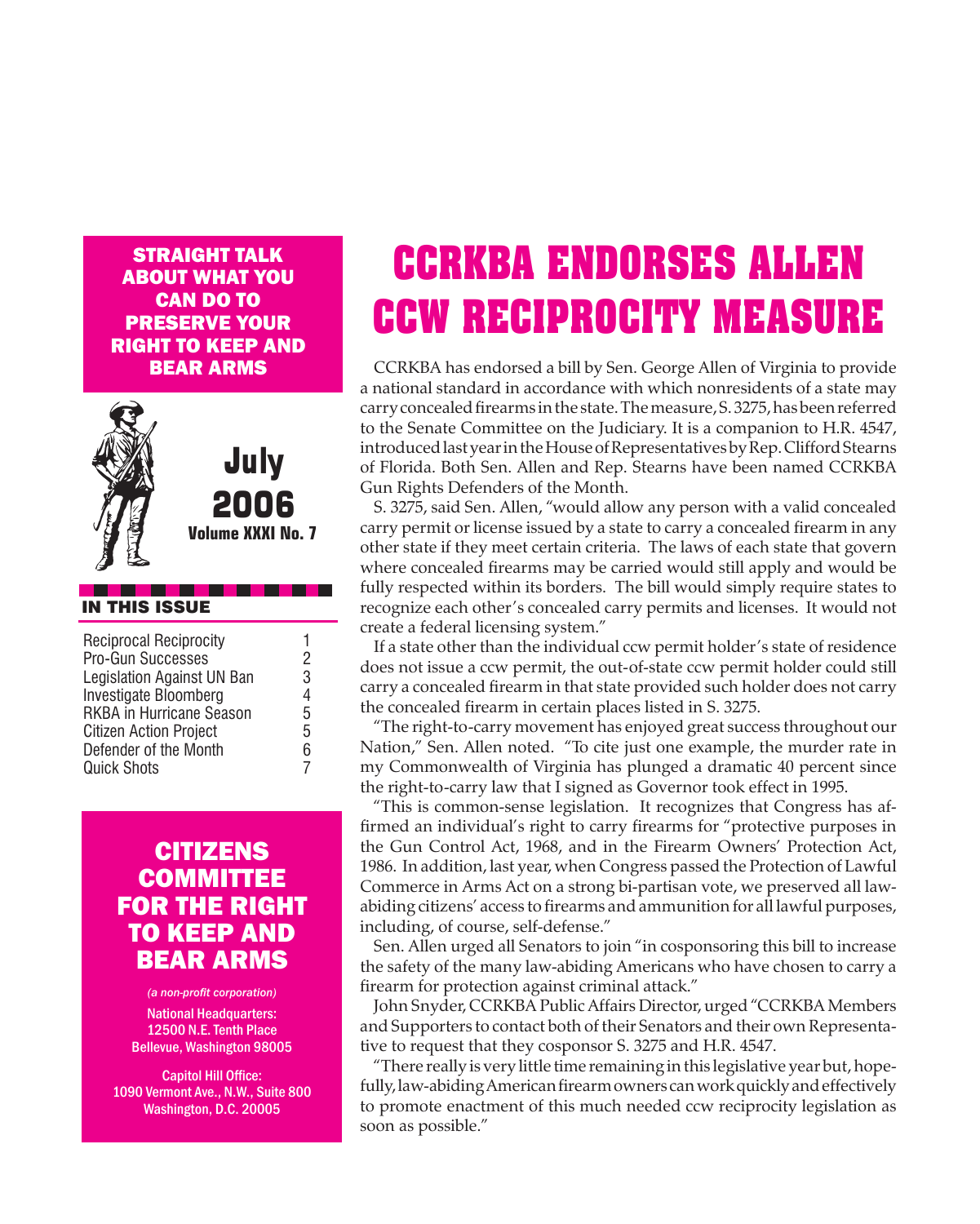# **PRESS NOTES SUCCESS OF PRO-GUN INITIATIVES**

 Even though many, if maybe even most, press personnel are anti-gun and anti-gun rights in their professional as well as personal approach to Second Amendment and Second Amendment related issues, some members of the press are beginning to notice the successful on the ground promotion of some pro-gun legislative initiatives.

 One example of this development occurred when the Associated Press delivered to its subscribers an article by Robert Tanner proclaiming in a headline in at least one newspaper, the Las Vegas Sun: States Signing on to Deadly Force Law.

 "A campaign by gun rights advocates to make it easier to use deadly force in self-defense is rapidly winning support across the country, as state after state makes it legal for people who feel their lives are in danger to shoot down an attacker – whether in a car jacking or just down the street," Tanner reported.

 In Washington, D.C., John M. Snyder, CCRKBA Public Affairs Director, said: "This could be a significant development. The Associated Press most likely is the wire service most commonlyusedbymostnewsgathering and news distributing organizations. The fact that so preeminent an American institution has noted a number of states passing this pro-selfdefense, pro-gun legislation could indicate that the press gradually and finally is realizing that, guess what, law-abiding Americans want to be able to use force, even deadly force, forlegitimatedefenseagainstviolent criminals!"

 According to the Associated Press article, "the law has spurred debate about whether it protects against lawlessness or spurs more crime.

 "Supporters say it's an unambiguous answer to random violence, while critics – including police chiefs and prosecutors – warn that criminals are more likely to benefit than innocent victims.

 "Ten states so far this year have passed a version of the law, after Florida was the first last year."

 As of this writing, the states that as of this writing have enacted the legislationsofarthisyearareArizona, Alabama, Georgia, Idaho, Indiana, Kansas, Kentucky, Mississippi, Oklahoma and South Dakota.

 Pro-gun and right-to-self-defense activists call the new laws "stand your ground laws." Opponents call the legislation by derogatory nicknames, like "shoot first," "shoot the Avon lady," or even "right to commit murder" laws.

 Basically and generally, the laws broaden the legal meaning of selfdefense by removing state requirements that a person who is attacked has a "duty to retreat" before resorting to the use of deadly force. The laws often stipulate that people can use deadly force if they think they are in danger in any place they have a legal right to be, such as a parking lot, a bar, or a church. They provide for immunity from criminal charges and civil liability.

 "Law-abiding citizens aren't going to take it anymore," says Oklahoma State Representative Kevin Calvey. The campaign for the legislation is simply about self-defense, he added. A Republican, he is the author of the new law in Oklahoma. It passed overwhelmingly in both houses of the state legislature, 83-4 in the State House of Representatives, and 39-5 in the State Senate.

 Rep. Calvey said that the new law

"is going to give the crooks second thoughts about carjackings and things like that. They're going to get a face full of lead!"

 Oklahoma Governor Brad Henry, signed the measure into law, declaring: "ThisactwillallowOklahomans to protect themselves, their loved ones and their property."

 Unfortunately, however, the legislative proposals have not met yet with universal success. The Associated Press article notes that, in New Hampshire, the legislation passed narrowly but then was vetoed there by Governor John Lynch.



*preserve your right to keep and bear arms."*

**Editor** John M. Snyder **Publisher** Alan M. Gottlieb **Managing Editors** J. H. Versnel Dave Workman **Associate Editors** Merrill Jacobs Bob Kukla Herb Stupp Peggy Tartaro Joe Waldron

**POINT BLANK** is published monthly by Citizens Committee for the Right to Keep and Bear Arms, Liberty Park, 12500 N.E. Tenth Place, Bellevue, Washington 98005.

#### Copyright © 2006 CCRKBA

Correspondence and manuscripts should be sent to **POINT BLANK**, CCRKBA, 1090 Vermont Ave., N.W., Suite 800, Washington, D.C. 20005 *Address Change:* Write new address, city, state, and zip code on a plain piece of paper. Attach mailing label from an issue of **POINT BLANK** and send to CCRKBA, 12500 N.E. Tenth Place, Bellevue, Washington 98005. Please allow four to six weeks for change to become effective.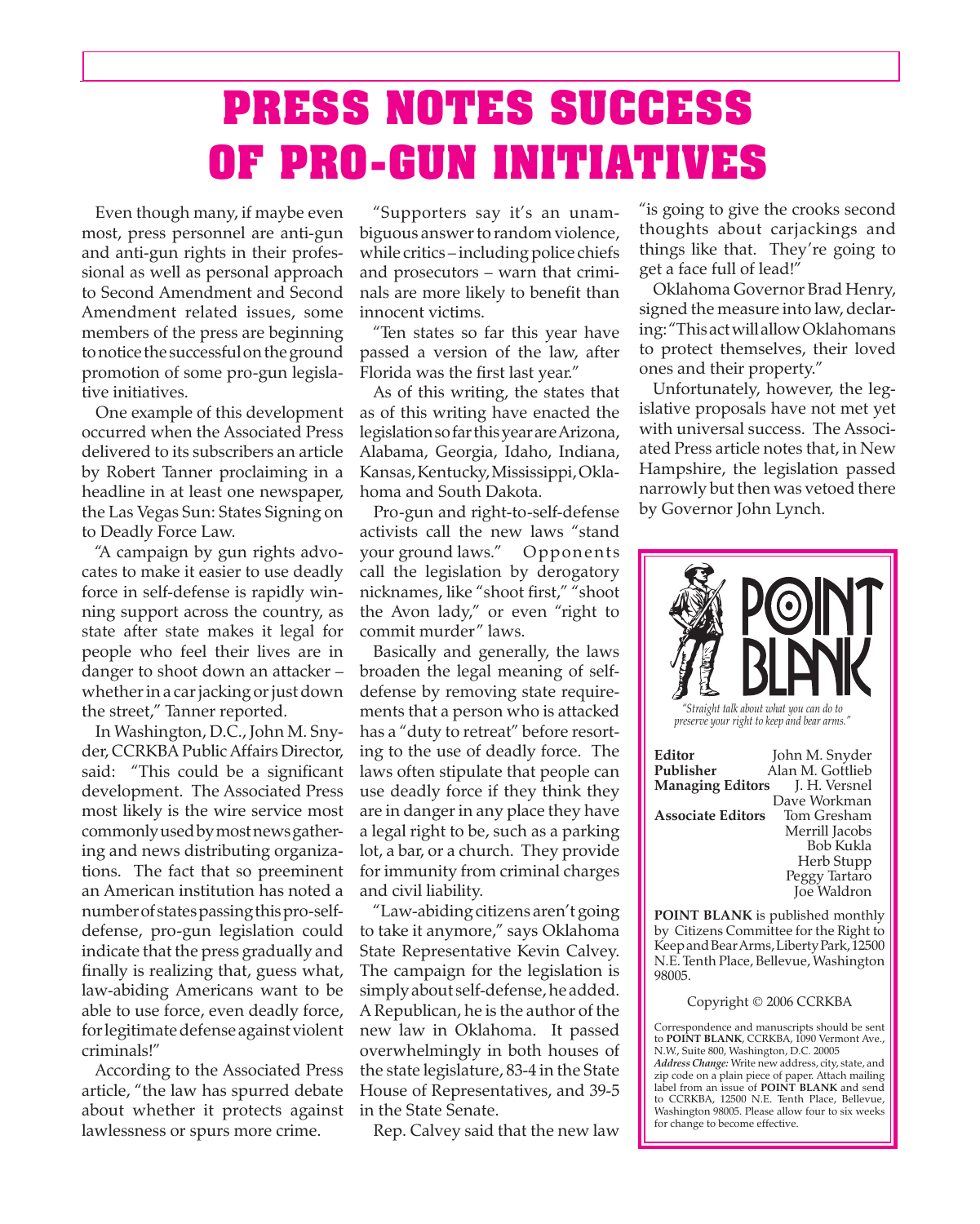### **URGE CONGRESS TO ACT AGAINST GLOBAL GUN BAN**

 As you read this, the United Nations probably will just have completed its summer Conference to Review ProgressMade in the Implementation of the Program of Action to Prevent, Combat and Eradicate the Illicit Trade in Small Arms and Light Weapons.

 It's quite obvious that gun grabbers at the United Nations are after Americans' guns.

 As Kofi Annan, the UN General Secretary, stated: "We must not relax our efforts to combat the scourge of illicit arms and light weapons, which continue to kill, maim, and displace scores of thousands of innocent people every year."

 UN gun grabbers and their supporters promote global gun control under the phony rubric of battling "the scourge of illicit arms and light weapons," including, of course, firearm models which are used by millions of law-abiding Americans. They want to ban millions of guns Americans own and use for self-defense and other legitimate purposes.

We Americans must wake up to this international threat to our freedom.

*Point Blank* readers can urge Congress now to enact legislation that could cut the legs out from under the UN gun grabbers.

 Fortunately, legislation had been introduced in both the U.S. Senate and House of Representatives to thwart UN gun grabbers. It would provide that the UN get no money from the USA unless it's clean on the right to keep and bear arms.

*Point Blank* readers should write theirownRepresentativeandbothof their Senators and suggest that they becomeco-sponsorsoftheproposed legislation.

 The bill, H.R. 3436 in the House,

and S. 1488 in the Senate, is shorttitled the Second Amendment Protection Act.

 Introduced by two Louisianians, Sen. Dave Vitter and Rep. Charles Boustany,bothCCRKBAGunRights Defenders of the Month, it would declare: "It is the sense of Congress that the United States should not provide financial support to international entities that abridge the constitutionally protected rights of law-abiding citizens of the United States to keep and bear arms."

 It has been referred to the Committee on International Relations in the House and to the Committee on Foreign Relations in the Senate.

 The measure would find that the United States is steadfast in its commitment to the Second Amendment to the Constitution of the United States, which provides that the right of the people to keep and bear arms shall not be infringed.

It would stipulate that the anti-gun UN Program of Action calls for actions that could abridge the Second Amendment rights of individuals in the United States, including through the establishment of a comprehensive program for worldwide gun control; an international tracking certificate which would be used to ensure United Nations monitoring control over the export, import, transit, stocking, and storage of legal small arms and light weapons; worldwide record keeping, for an indefinite amount of time, on the manufacture, holding, and transfer of small arms and light weapons; and national registries and tracking lists of all legal firearms.

It would state that "the United Nationshas encouragedmember states of the United Nations to integrate measures to control ammunition with regard to small arms, contrary to the rights guaranteed to citizens of the United States under the Second Amendment, and some member states have expressed a desire to tax internationalarms salesandforatotal ban on certain types of firearms."

 ThisproposedSecondAmendment Act would provide that, notwithstanding any other provisions of law, the United States may not provide any funding to the United Nations for a fiscal year unless, prior to the last day of the preceding fiscal year, the President makes a certification regarding the gun rights cleanliness of the UN.

 This certification would be a document submitted to Congress by the President that states the United Nations has not taken action to restrict, attempt to restrict, or otherwise adversely infringe upon the rights of individuals in the United States to possess a firearm or ammunition, including the imposition of a tax that will interfere with the right to own a firearm or ammunition.

 CCRKBAChairman,AlanGottlieb, who willbeinattendanceattheConference says all *Point Blank* readers should contact the Chairman of the Senate Foreign Relations Committee, Sen. Richard G. Lugar (IN), at (202) 224-4651 or SD-450, Washington, D.C. 20510,andtheChairmanoftheHouse International Relations Committee, Rep. Henry J. Hyde (OH), at (202) 225-5021or2170RHOB,Washington, D.C.20515,andrequestthattheyhold public hearings.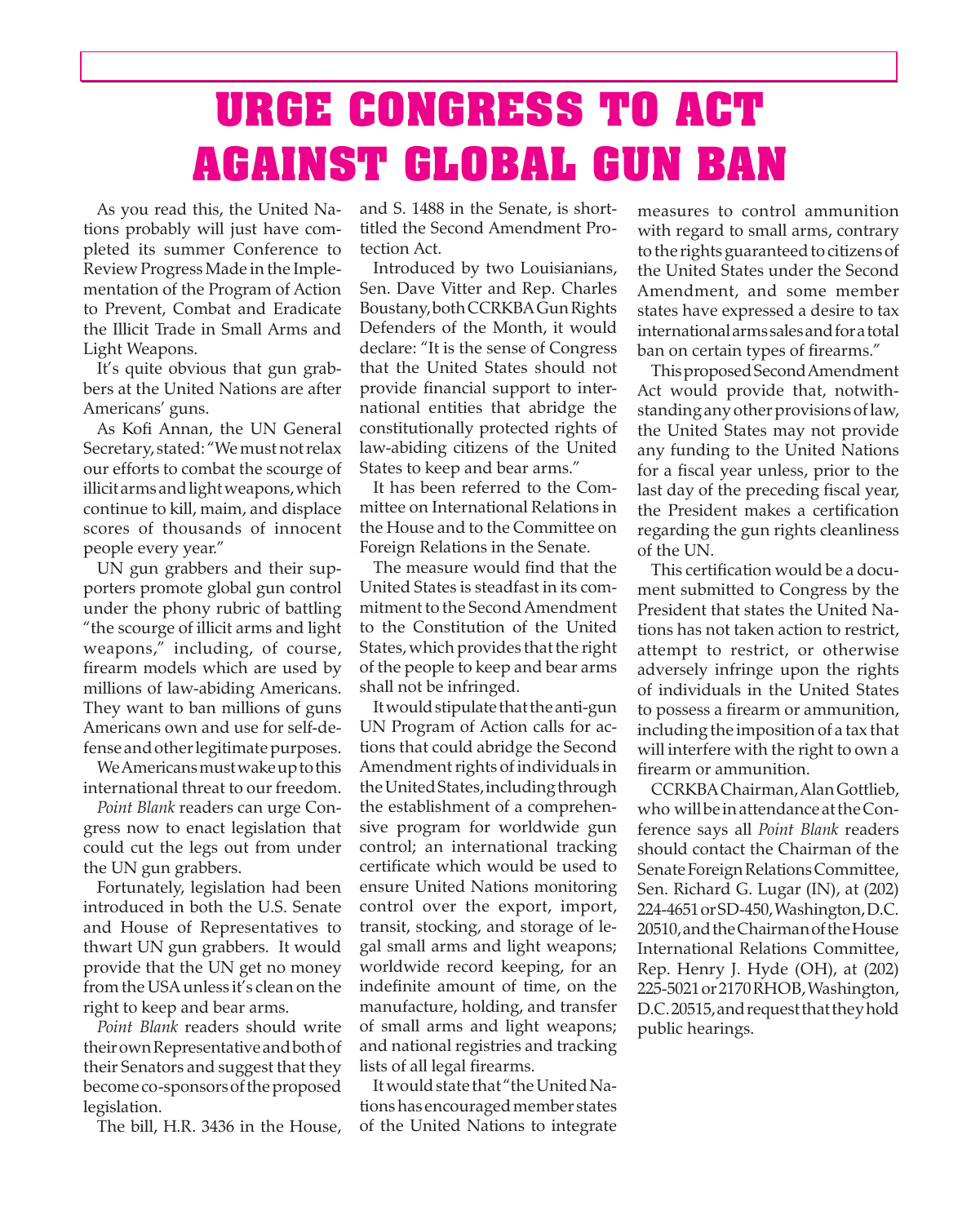## **INVESTIGATE BLOOMBERG, SAY GOTTLIEB AND WALDRON**

 New York Mayor Michael Bloomberg should be investigated for obstruction of justice, and possibly prosecuted under the federal RICO statutes, for his recent headlinehunting "sting" operation of alleged law-breaking gun dealers, said CCRKBA leaders.

 "According to the New York Daily News,'QuickDraw'Bloomberg'sdecisiontohireprivateinvestigators for this gun control stunt has apparently jeopardized several criminal cases," said CCRKBA Chairman Alan M. Gottlieb. "In his foolish zeal to drum upsupportforananti-guncampaign, Bloomberg quite possibly has put real investigationsatrisk. Thisappears to be as clear cut a case of obstruction of justice as I've ever witnessed and Bloomberg should be investigated, and prosecuted if necessary."

 CCRKBA Executive Director Joe Waldron added: "The fact that Bloomberg hired private investigators who have no authority to conduct sting operations in several states – operations that apparently involved falsely filling out federal background check paperwork – could open Bloomberg up to prosecution under the federal racketeering statutes, and for conspiracy to commit multiple federal felonies, if nothingelse. Privatecitizens,including so-called investigators, cannot give deliberately false information of a Form 4473. That's a crime, and because Bloomberg set the whole thing up, he would be an accessory to that crime."

 Waldron emphasized that, "it doesn't matter if he's a billionaire. Rich politicians are not above the law!"

 Gottlieb called on federal pros-

ecutors and the U.S. Department of Justice to open an investigation of Bloomberg's anti-gun sting. Bloomberg reportedly launched the project as a means of finding rogue gun dealers he could sue in federal court, apparently in an effort to grab media attention.

 Gottlieb wrote in *The Atlanta Journal-Constitution*thatBloomberg's "lawsuit against 15 alleged 'rogue' firearm dealers in five states is political grandstanding run amok. The press and prosecutors in those five states ought to be asking Bloomberg why, if his investigators had positively identified these retailers and caught them in an illegal act, was the information not turned over to the proper authorities, including the federal Bureau of Alcohol, Tobacco, Firearms and Explosives."

Gottlieb stated that, "the headlinehunting Bloomberg launched a civil lawsuit in what should be, if he is to be believed, a criminal action. The private investigators New York hired to conduct this sting must have made deliberately false statements on federal firearm purchase forms. That's a felony. If Bloomberg sent them to do this, he's an accessory, if not a conspirator.

 "Given Bloomberg's anti-gun history, and that of New York's previous unsuccessful efforts to sue firearm manufacturers, he is turning his attention to retailers. Yet, his ultimate goal remains the same, and it has nothing to do with stopping criminals. His intent, and that of his cheerleaders, is to demonize gun owners and ultimately drive gun manufacturers out of business while destroying the individual right to keep and bear arms in the process."

 Behind Bloomberg's "pathetic charade,"Gottliebwrote,ishis "hope of stopping federal legislation that would prevent cities from gaining access to firearms tracing data. He and other anti-gun mayors want to conduct legal fishing expeditions to bolster junk lawsuits against gun makers, which Congress outlawed last year. Those data are available to law enforcement agencies conductingbonafidecriminalinvestigations, and he knows it.

 "The National Shooting Sports Foundation has a superb program called 'Don't Lie for the Other Guy,' aimed at stopping illegal gun purchases. Bloomberg prefers not to cooperate with the gun industry to catch criminals, but to grab headlines in what can only be described as a campaign that is lacking in substance."

*The New York Times*,whichsupports Bloomberg'santi-gunlawsuit,editorialized that, "mayors, who are held responsible for crime control, should keep up the pressure."

 In a conclusion to which gun owners and gun organizations should pay close attention, the anti-gun newspaper noted that, "unfortunately, Mayor Bloomberg has failed to use one of the most potent methods of persuasion at his disposal. As Diane Cardwell recently noted in The Times,hehasmadesizablecampaign contributions to pro-gun congressional candidates. Cutting off such politicians would help drive home the message of the lawsuit, that there needs to be a better balance between the rights of gun owners and the right of everyone not to be shot by an illegal gun."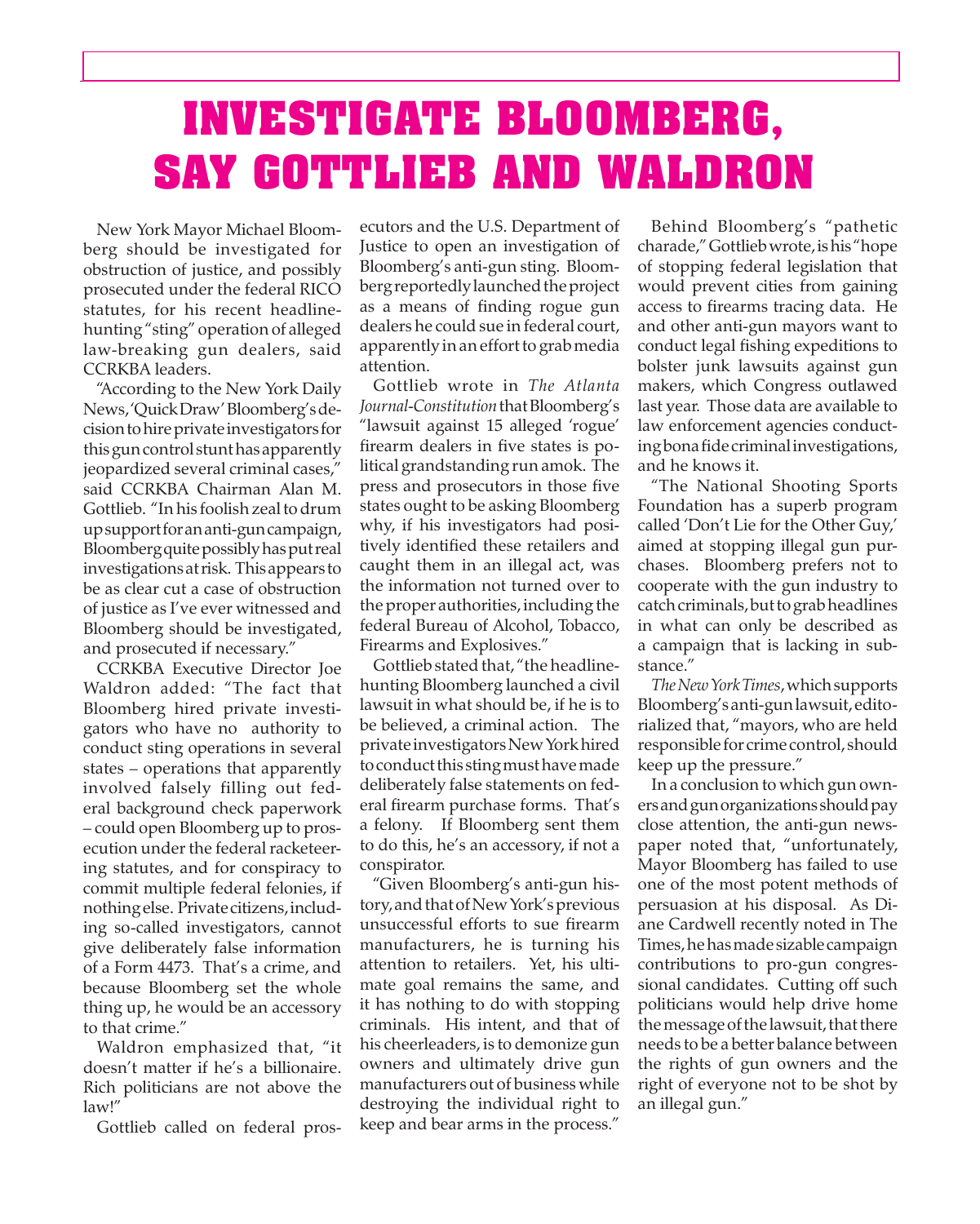## **CCRKBA UNDERSCORES RKBA DURING HURRICANE MONTHS**

 As officials in several hurricaneprone states have begun preaching self-reliance to the public, CCRKBA reminded those officials that "such rhetoric is empty if the government moves to disarm citizens."

 In the U.S. House of Representatives, meanwhile, the Committee on Transportation and Infrastructure by voice vote ordered reported H.R. 5013, by Rep. Bobby Jindal of Louisiana, to prohibit the confiscation of firearms during certain national emergencies.

 Subsequently, Louisiana Gov. Kathleen Blanco signed into law a measure making it clear that emergency powers granted to the Governor and other state officials do not authorize the seizure or confiscation of a firearm or ammunition from an individual if the items are lawfully possessed or used.

 Recalling the aftermath of Hurricane Katrina, during which roving bands of police and other law enforcement officers, and squads of National Guard troopers disarmed citizens, sometimes at gunpoint, in and around New Orleans, CCRKBA Executive Director Joe Waldron cautioned public officials about repeating that egregious civil rights affront this year, anywhere a storm hits.

 Waldron declared that, "warrantless searches of private property, specifically firearms, with no probable causeor a shredof evidence that a crime has been committed, must never happen again, anywhere in the United States.

"In situations where personal safety may depend on the presence of a firearm, it is preposterous for any public official to tell people to be prepared, and not include advice on securing a defensive firearm and ammunition, and the skills to use it if necessary," he added.

 this year after CCRKBA Chairman In a related development, New Orleans Police Superintendent Warren Riley backed down from his announced plan to confiscate guns again if a major storm hits the city Alan M. Gottlieb announced that the SecondAmendment Foundation, of which he is Founder, had called for a U.S. Justice Department investigation of the plan.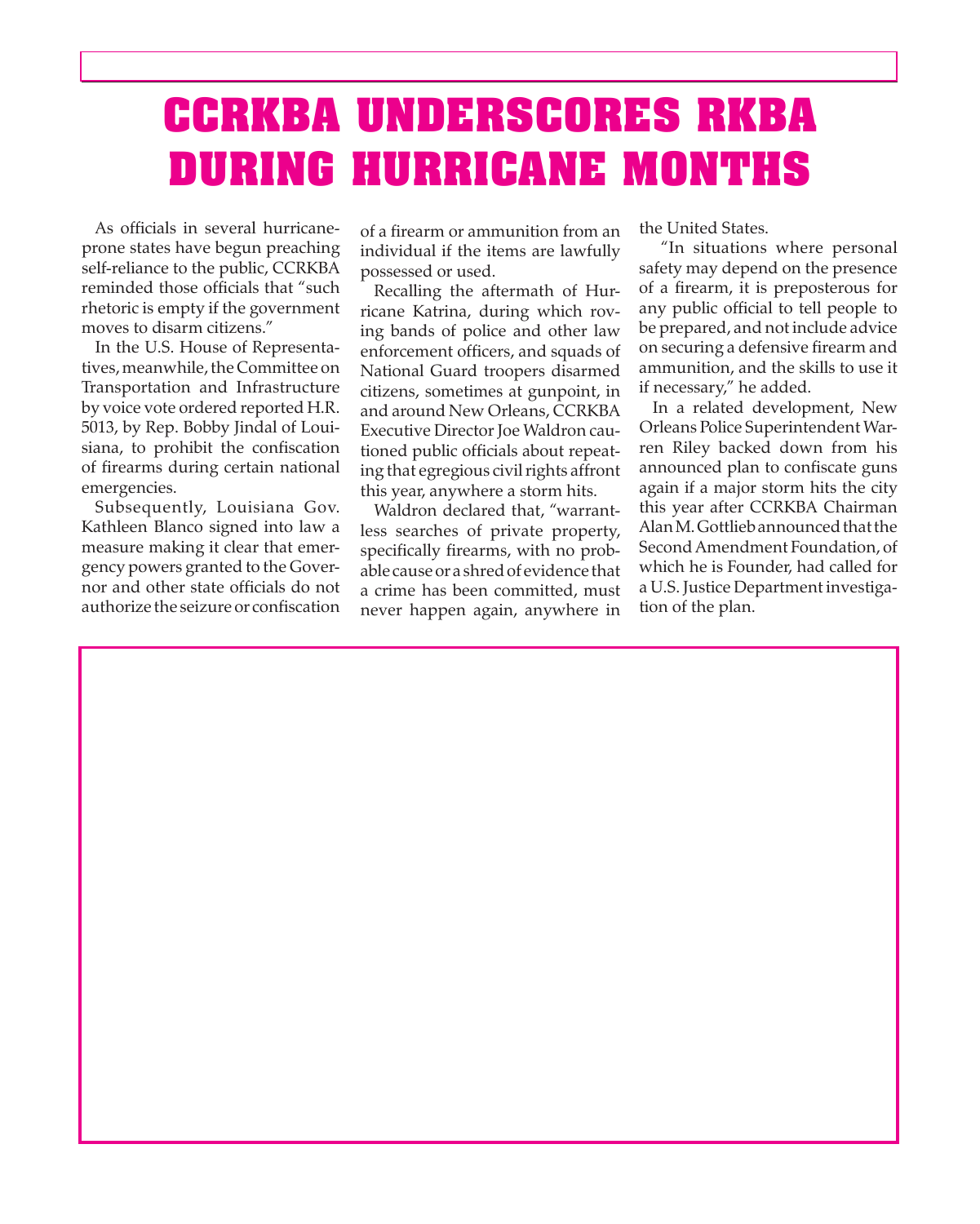# **GENOCIDE SCHOLARS THE CCRKBA JULY DEFENDERS**

 Doctor Paul Gallant and Doctor JoanneD.EisenarethejointCCRKBA Gun Rights Defenders of the Month for July.

 "Gallant and Eisen are two of the more important gun policy researchers in the world, and are playing a major role in the struggle against United Nations gun prohibition," reports Dave Kopel, Research Director ofthe Independence Institute. Kopel nominated the two scholars for the joint Award.

Kopel himself should be familiar to Point Blank readers. He has been honored with various CCRKBA awards for his own numerous scholarly efforts on behalf of the individual right to keep and bear arms.

 Gallant is an ophthalmologist, and Eisen is a dentist. Both live in New York State. They are Senior Fellows with the Independence Institute, in Colorado.

 Gallant and Eisen are members of theInternationalAssociationofGenocide Scholars. They write extensively ontherelationshipbetweengunprohibition and genocide. One of their most important articles, forthcoming in the Notre Dame Law Review, examines the Darfur, Sudan genocide, and demonstrates that–because none of the politically correct methods to stop genocide have succeeded – groups targeted for genocide have a right under international law to possess defensive arms. This is the first scholarly article to demonstrate in detail that there is any form of an international right to keep and bear arms.

 Kopelwrites that, "Paul andJoanne are not only the best at what they do; they're the only ones who do what they do."

 He explains: "The international gunprohibition movementincludes hundreds of anti-gun research organizations; many of these so called 'non-government organizations' receive heavy funding from governments, for the purpose of creating an intellectual climate hostile to gun ownership. At the intellectual level, Paul and Joanne are virtually the onlyproducersof scholarshipwhich challenges theanti-guninternational propaganda."

 Among the countries which Gallant and Eisen have written about are Guatemala, Jamaica, Panama, Canada, Albania, Bosnia, England, Mali, Kenya, Sudan, South Africa, Uganda, Zimbabwe, Bougainville, Cambodia, East Timor, New Zealand, the Solomon Islands, and Sri Lanka. They also have authored many articles about gun rights in the United States. Their work has been translated into French, Spanish and Portuguese.

 Among their current projects are gun prohibition laws applied to slaves and to free blacks in antebellum America, and the human rights violations resulting from UNimposed gun prohibition in Kenya.

 Early in their writing careers, Gallant and Eisen wrote frequently for Guns&AmmoandGunWeek. Later, they co-authored many columns with Kopel for National Review Online. Today, they write several times a year for America's First Freedom,usuallybiographiesofpro-gun heroes, such as NRA President and Civil War General Winfield Scott Hancock, or First Lady Eleanor Roosevelt. Their main focus, though, is on articles for academic journals. They have written many major scholarly

articles injournals suchas theBrown Journal of World Affairs, the Journal of Firearms & Public Policy, and the Texas Review of Law and Politics.

 Among their topics are microdisarmament (gun confiscation one country at a time), economic development (refuting the propaganda that gun ownership impedes Third World prosperity), and the relationship between gun ownership and sovereignty.

 In an article published by Doctors for Sensible Gun Laws, Gallant and Eisen wrote that, "instead of finding unbiased scientists among the firearm prohibitionists searching for the truth, what we've found, instead, is intentional distortion, outright lying, and bait-and-switch tactics, the extent of which boggles themind– awhole cadre of anti-gun 'junk scientists' resorting to lies and propaganda, because that's the only meansofkeepingtheiragendaalive."

 All of their work has a consistent theme: standing up for victims.

 During the days of the Roman Republic, citizens were taught to admire the ancient hero "Horatio at the Bridge" and his two friends who fought off the Etruscan invaders at a narrow pass – risking their lives to give the other Romans time to destroy the bridge over the River Tiber.

 The grateful Romans erected a statue of Horatio. CCRKBA can not afford to commission a statue, but we can gratefully offer this Award to our modern Horatios – Paul Gallant and Joanne Eisen – who are fighting so hard to defend citizens all over the world from the barbarism of victim disarmament.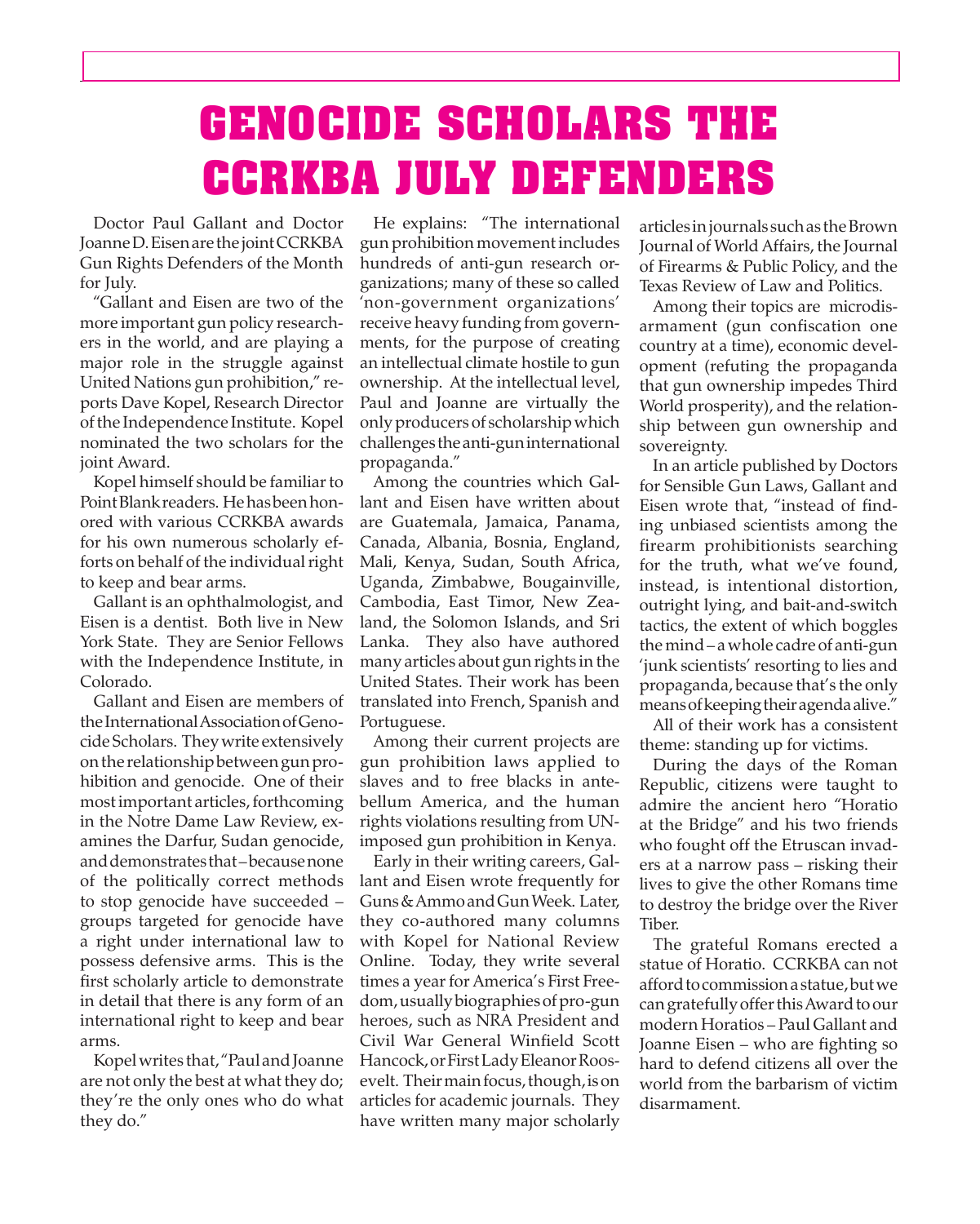chargedlastmonth. "Thefundamenknow well, que to generational and<br>perhaps cultural differences." He tal problem with such a requirement," noted CCRKBA Executive Director Joe Waldron, "is that older citizens, including some of our members, are experiencing difficulty complying with this requirement, because their previous references have passed away. These law-abiding citizens are faced with a serious flaw in the statute, because they have a problem soliciting new references. Their younger neighbors are sometimes reluctant to act as character references for someone they may not know well, due to generational and suggested to state legislative judiciary chairmen that a solution could beawaiverofreferencerequirements on concealed pistol license renewal applications.

 $\left( 0\right)$ 

In Kottayam, Kerala, India, Father Jacob Augustine, a Catholic priest, has applied for a pistol license and upset anti-gunners in so doing. Fr. Augustine, 42, is the manager of the Amal Jyothi Engineering College, owned by the Catholic Diocese of Kanjirapally. "There are several priests in our church who possess a licensed weapon," he says. "Moreover, since Imanage abiginstitution, which has a lot of assets, I do not think possessing a gun is wrong."



*Corp*. Hedge ruled that the suit was precisely the sort of claim the Protection of Lawful Commerce in Arms Act was intended to block. Judge Hedge wrote that the city and the federal government had two competing policies, and only one could prevail. The D.C. Council, she wrote, had determined that "assault weapons" have "little or no social benefit but at the same time pernicious consequences for the health and safety of District residents and visitors." Congress, however, "has trumped the local law by passing legislation to protect the profits of suchmanufacturers,"shecontinued.

 It looks like ABC News has no problem at all with the appearance of bias, now that they've assigned a of bias, now that they've assigned a<br>reporter who used to work for Handgun Control, Inc. to cover firearm related stories, CCRKBA Chairman Alan M. Gottlieb observed. Washington correspondent Jake Tapper once worked for Handgun Control, according to a piece he wrote when he worked for *Salon News*. "This is the same news network that added George Stephanopoulos, a top aide to anti-gun President Bill Clinton," he noted. "Now they've got a former staffer for an extremist gun control group reporting on firearm issues."

 The State of Pennsylvania is practicingagediscriminationagainst older firearm owners under a statute that requires people licensed to that requires people licensed to<br>carry concealed frearms to provide two character references as part of the application process, CCRKBA

 CCRKBAChairmanAlan M.Gottlieb said last month's decision by San Francisco Superior Court Judge James Warren to throw out that city's handgun ban was a victory for gun owner rights all over the Golden State. "The right of citizens to be safe in their homes and communities can never be subject to a popular vote," he said. "This ruling shows that the politicians who pushed this gun ban were wrong." San Francisco City Attorney Dennis Herrera, however, said the city will appeal the ruling.

 "Firearm sales in the United States remain on the rise, while contrary to popular belief, gun-related crime, suicideandgunaccidentsare onthedecline," reports*The Washington Times.* "Figures released by the TreasuryDepartmentshowthatretail sales of firearms and ammunition rose almost three percent in 2005. All told, 4.7 million new guns were sold during the past year. Yet government figures and independent statistics reveal that firearm crimes, suicides and accidental fatalities, including and accidental ratalities, including<br>among youth, all trend downward. According to the National Shooting Sports Foundation, the estimated number of privately owned firearms in the U.S. now stands at more than 290 million, while American households with at least one firearm is estimated at nearly 110 million."

 In Washington, D.C., Superior CourtJudgeBrookHedgedismissed a lawsuit against gun makers in *District of Columbia v. Beretta U.S.A.*